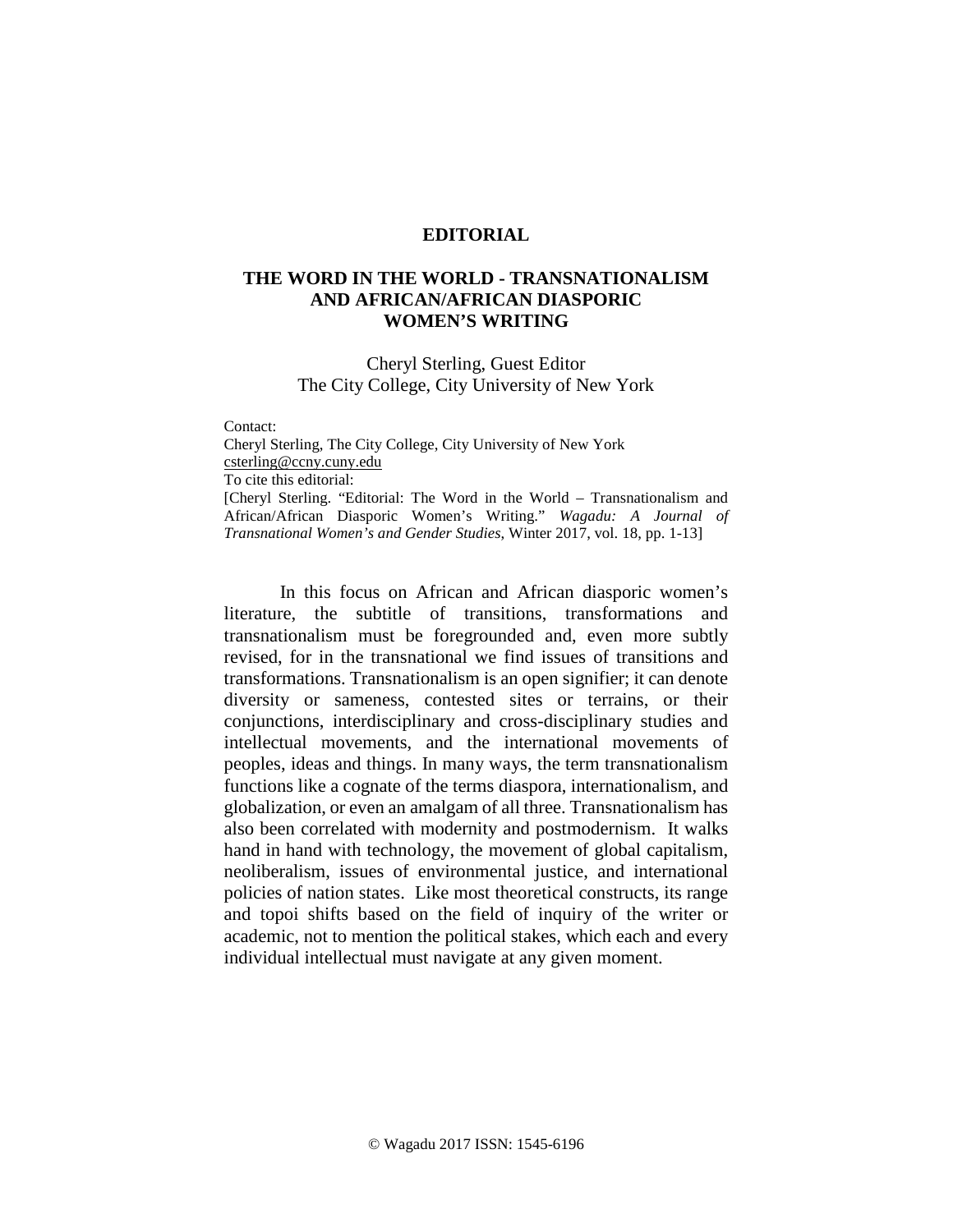In thinking about this volume, questions that come to light are: how does transnationalism redefine aspects of feminist engagement, cultural forms, political causes, (hetero)patriarchal discourses and issues of sexuality and sexual difference? Conceptually, theoretically, and pragmatically, what is the potentiality and trajectory of the literary voices and creativity of African and African Diasporic women writers and artists in their trans-portation, transformation, incorporation, and dissemination as subjects within this movement, who authorize its formative constructs, indexical lens, and its range of permutations? Following the logic of such inquiries, transnationalism trajectory alongside postmodernity constitutes an important underlying rubric of the engagement with the articles in this edition. The two terms transnational and postmodern, whether intersecting or clashing, depending on genre, area or era, acknowledge and emphasize a generative multiperspectivism to any given set of relations. As such, it behooves us to understand the multiple ranges of engagement that its discourse, creativity, and activism trigger.

Different theorists in different arenas of thought opine on transnationalism's differences. Leela Fernandes (2013) focuses on the genealogy of transnational feminism, and points out that that transnationalism allows for non-static racialized identity. It decenters Eurocentric worldviews and concepts of the nation and its sphere of domination (p. 182). Transnationalism within this definitional context is more about disidentification and remaking positionality. However, she also points to its temporal and spatial signification as it is about the new and the now as a more contemporary moment of globalization (p. 191). Nawal El-Saadawi (2000) provocatively calls transnationalism, "globalization from below," in how it allows for mobilization by peoples struggling against globalizations top down, economic and political agendas, to "work and to fight and to struggle for justice, freedom…" (Meridians, 2000, pp. 14-15). More concretely, Amrita Basu (2000) highlights the imbrication of transnationalism and technology in pointing out that such activism across borders cannot exist without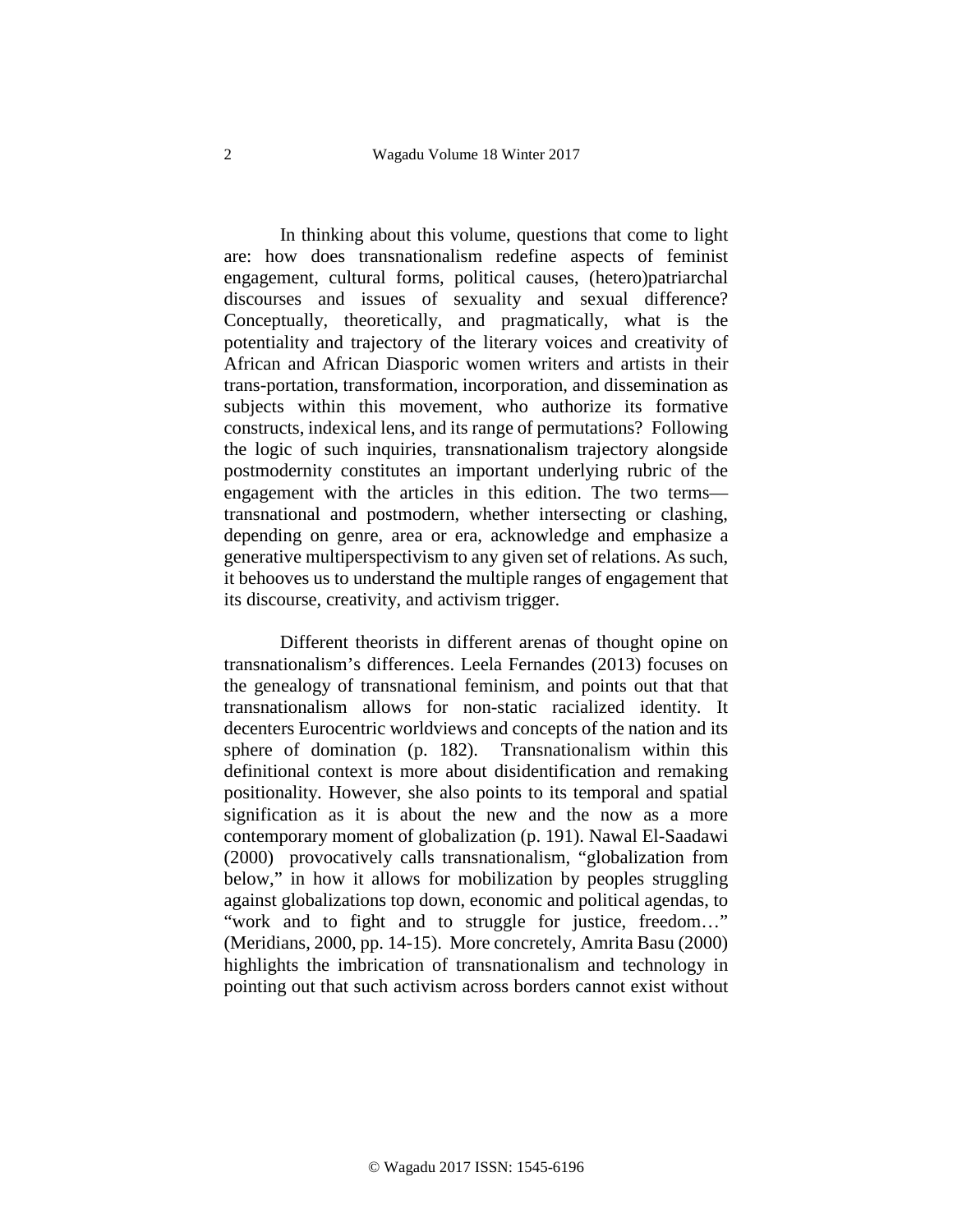these new forms of technological linkages (Meridians, 2000, p. 13). Laura Briggs, Gladys McCormick, and J.T. Way (2008) conversely historicize transnationalism and link it "to genealogies of antiimperial and decolonizing thought, ranging from anticolonial Marxism to subaltern studies to Third World feminism and feminisms of color" (p. 628).

I must insert a contention in how within feminist theorizing of difference, as African and Diasporic women, we have allowed ourselves to become part of the lumpen proletariat in accepting denunciatory categories like "the other," or reductive collectivistic distances by terminologies like Third World feminism, feminisms of color, Global South feminisms, or women of color. Arguably each of these usages has allowed for critique and inclusion with discourses about feminism and women around the world, but it has done so by generating a minoritizing distance, which must be interrogated. Mignonette Chiu, one of the voices in the reproduced discussion titled, "Transnational Feminisms Roundtable," re-scribes those categories of colored and third world, which she acknowledges, point to attempts at equivalences with Western feminism. Instead, she enumerates the manifold possibilities in which to deploy transnationalism as a political framework in that it exemplifies "a way of seeing that potentially offers a feminist escape from overdetermined colonial and colonizing, liberal and neoliberal, Western paradigms, narratives, processes, methodologies, practices, and applications" (Blackwell et. al., 2015, p. 6). Such reconditioning, as I see it, build on the feminist paradigms of seminal texts like *The Black Woman Cross-Culturally* (1981) by Filomina Chioma Steady, *Black Women, Writing and Identity: Migrations of the Subject* (1994) by Carole Boyce Davies, and *Moving Beyond Boundaries*, volumes 1 and 2 (1995), by Carole Boyce Davies and Omolara Ogundipe-Leslie. More recently, Kimberlé Crenshaw's (1991) concept of intersectionality, in referring to the analytic imbrication of categories such as gender, race, class, and the law has become prominent in transnational dialogues. However, in many ways, this intersectional paradigm is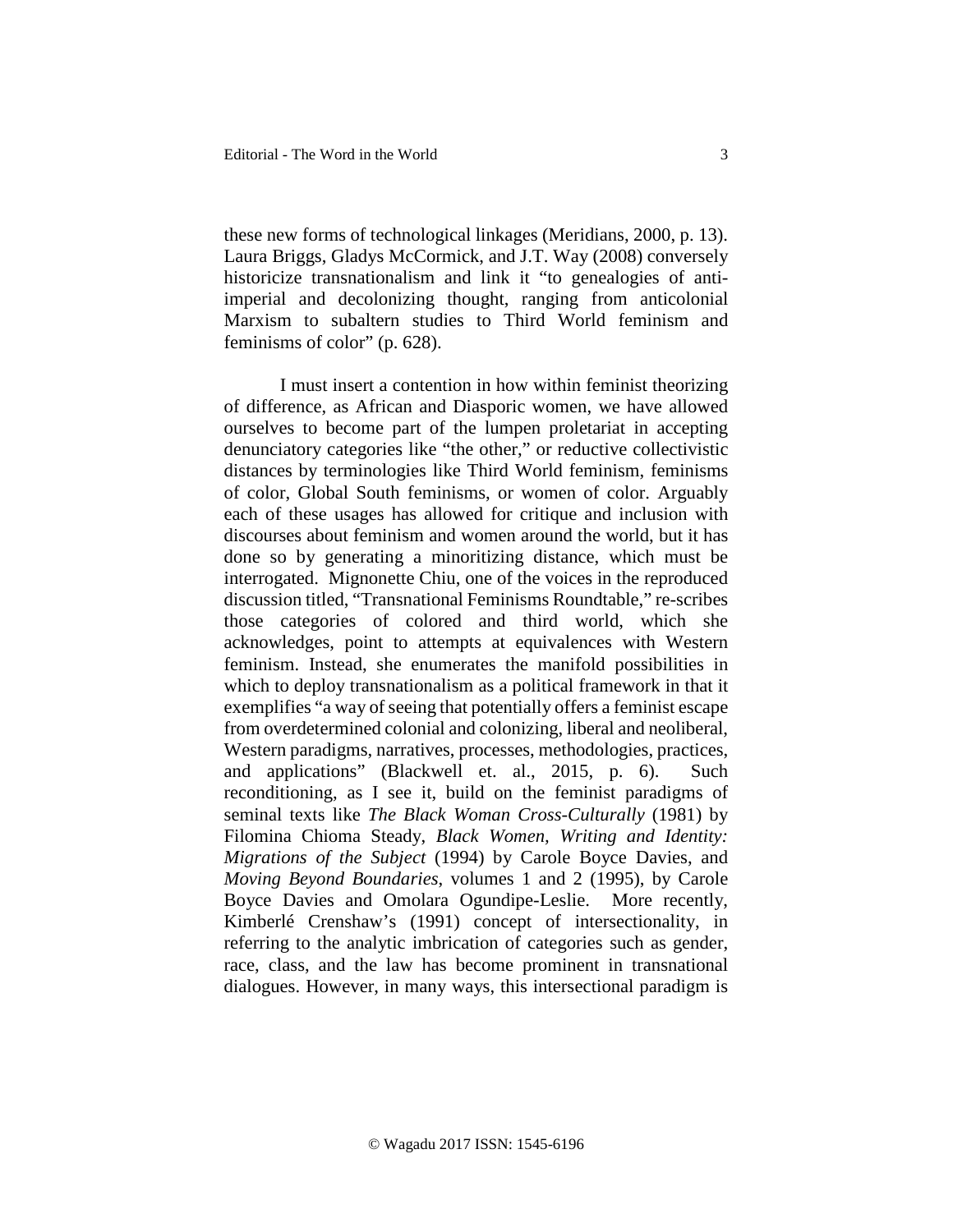a reworking of Patricia Hill Collins's (1990) concept of interlocking systems of oppression. What I'm saying here is that the transnational framework is not new, at least for African and Diasporic women. Pioneers like the scholars above, long included the colonial, neocolonial, western feminism, local patriarchies, globalism, and self in the list of interrogatory categories to analyze African and African Diasporic women subjectivity and positionality.

These essays, I hope, extend such multiperspectivism, in their acknowledgement of shifting positionalities and subjectivities, wherein issues of race, gender, class, culture, religion, language, and sexuality are constitutive elements that allow for comparatives in the experience of sameness and difference (see Villaverde, 2010, p. 178). Hence, when transnationalism conjoins or is substituted for diaspora, internationalism or globalism, and linked to African and African Diasporic women's literature and creativity, it allows for the questioning of the psychosocial foundation of Phyllis Wheatley's "celebration" of her emancipation from darkness. It allows for an interrogation of the oral corpus of songs, poetry, and stories generated by women like the famed Iyá Nassó, Francisca da Silva, in Brazil. Francisa, an enslaved woman, who originated from Oyo in Nigeria, is credited with founding the first Yoruba-based candomblé terreiro in Salvador da Bahia in the early 1800s, and who later returned to Whydah (Nigeria) as a free woman (Sterling 2012, pp. 29-30). It allows scholars to take former slave and evangelist, Amanda Smith from the back-burners of history and privilege her autobiography as a treatise on life in the United States, England, Ireland, Scotland, India and Liberia, all places she sojourned, in the late1800s. It revisits famed pioneers like Josephine Baker, in not just the iconoclastic representations of her creativity in Paris, but her dedication to the French resistance from her new base in Morocco, and her unending support of the civil rights movement in the United.States. African Diasporic writers like Zora Neale Hurston, Paule Marshall, Nancy Morejón, and Maryse Condé, just to name a few, are more cogently linked to the Pan-African ethos and activism they narrated and embodied. And that there is a new African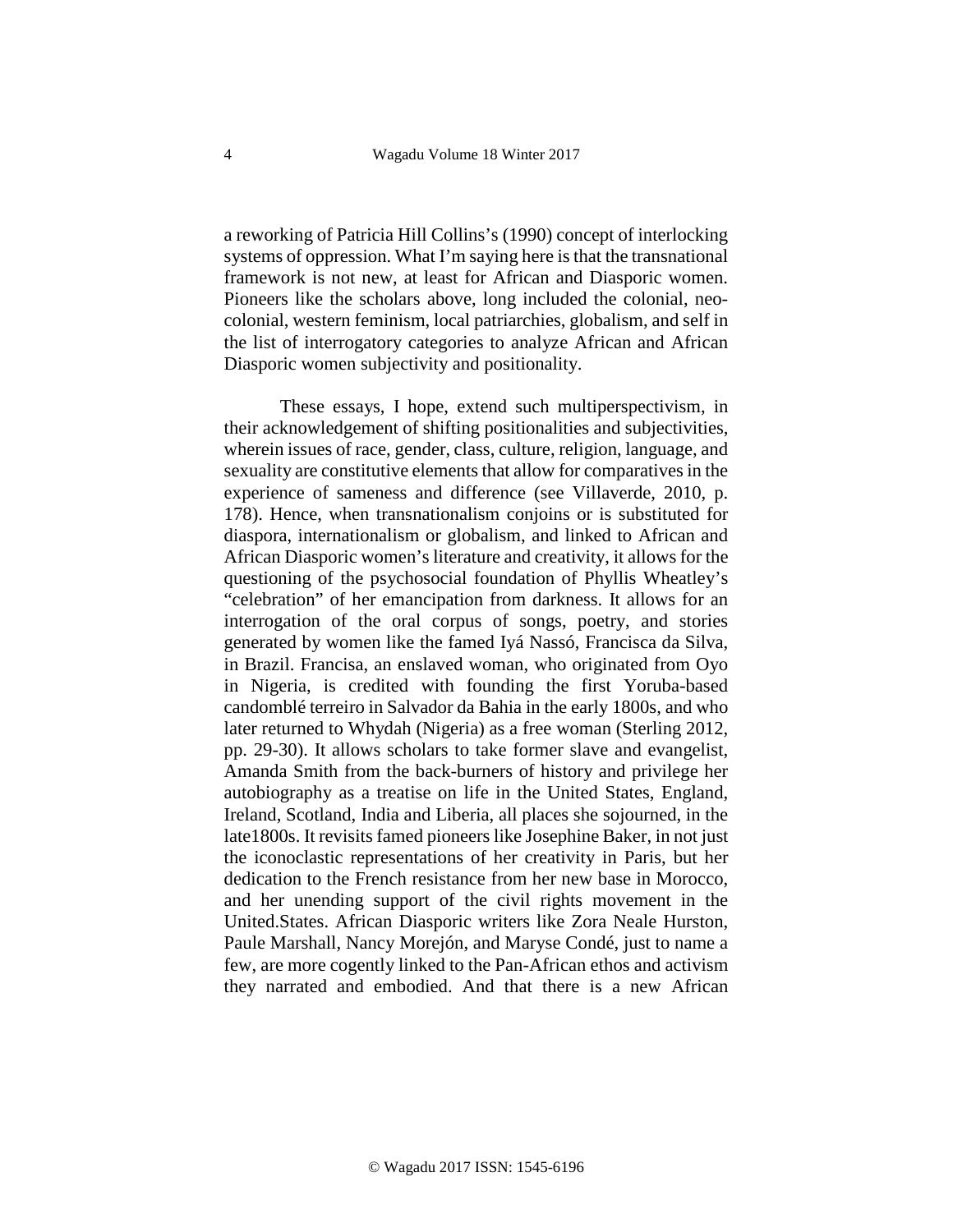Diaspora, one not defined by transatlantic slavery, but by migration and movement from and around the continent of Africa to the urban hubs of Europe and the U.S. and back, that spark and chronicle this present moment of transnational creativity, with writers like Chimamanda Ngozi Adiche, NoViolet Bulawayo, Taiye Selassie, and Imbolo Mbue should not be taken for granted.

With the new wave of African and African Diasporic women writers, the transnational sphere now consists of voices that were at the margins of gender and race hierarchies, that highlight the individual writer within the complexities of relations in and out of national, cultural, religious, gender, and ideological bonds. Transnationalism's use as a paradigm of engagement is open to elaboration in that it has profound effects on local and global cultures, the movement of peoples, the relations of power and domination, and intra-gender and inter-gender relations. However, by no means have the authors of the essays in this edition limited themselves to these parameters. Each author opens questions and dialogues that do indeed touch on different issues within a transnational context such as the rethinking and rearticulation of feminist politics, the function of (hetero)patriarchy within the articulation of self-hood and sexuality, the question of nation and nationhood in the struggles of the postcolony; cultural exposition in the local and transnational contexts; migrant subjectivity and experientiality, and female writers and artists as agents of change and producers of knowledge. As such. collectively, the essays dynamically and iconoclastically metamorphose into something new and different. What I have argued is the complex landscape of transnationalism today, which keeps present the diffused exigence of post-modernism, of our diasporic consciousness, and of emergent articulations and groupings. Transitions, transformations and transnationalism confers an unlimited vista of inquiry, thought and action as seen in this array of literature by African and African Diasporic women writers.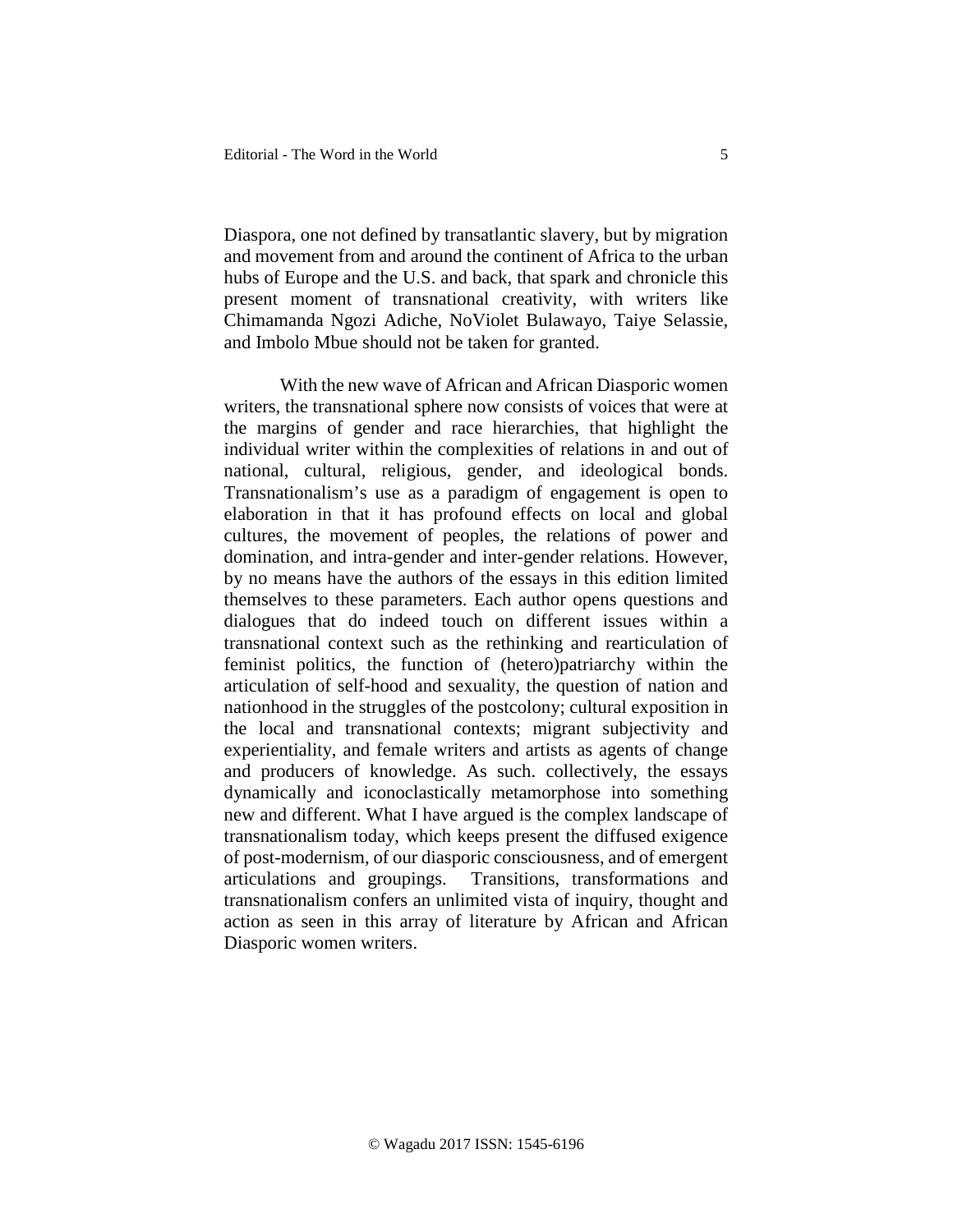The first essay by Rahul Gairola engages the novels, *Abeng* by Michelle Cliff and *Cereus Blooms at Night* by Shanti Mootoo. Focusing on the "duppy" or malevolent spirit as Gairola terms it, he analyzes the ghosts figure as a commentator on sexual pathology in regards to queerness in postcolonial Caribbean societies. I begin with this article because it addresses the framework, tone, and intent, of the open signification represented by conceptualizations of the transnational. Whereas the duppy trope allows for transgressive passages beyond liminality, interrogations of the normative, transformability of characters, and convergence of elements, it sets the tone of how this volume considers the complexity of this critical category. The duppy in Gairola's analysis is seen as a migratory figure, between the spiritual and the sexual worlds, but ultimately as a diasporic figure at the edge of these two realms. Focusing on the characters Clare in *Abeng* and Mala in *Cereus*, Gairola looks at Caribbean lesbianism through the conceptual lens of M. Jaqui Alexander, as "erotic autonomy as a form of decolonization politics." Queerphobia in the Caribbean, he suggests, resurrects spectres of dissent, apparent in the migrant duppy trope, but is also apparent due to the continual exploitation of the region.

Edward Said in his now famous essay, "Traveling Theory" (1983), asks a seemingly apparent question, what do theories do when they travel? Said's question addresses transnational interactions, but also the translocal, in the way that global flows affect the local. Richard Oko Ajah and Letitia Egege address the translocal through the arena of fashion and aesthetics. In the essay, "Deconstructing the Ivorian Vestimentary Traditions: New Fashion, Contemporary Beauty and New Identity in Marguerite Abouet and Clément Oubrerie's *Aya de Yopougon,"* the authors explore the relatively new literary form of the graphic novel, to problematize contemporary African aesthetic paradigms. Ajah and Egege use an eclectic framework of semiotic, postmodern and postcolonial theories to discuss body politics in the deliberate fashion choices, hairstyles, and cosmetics made by young women to highlight their femininity and sensuality. In some ways this article validates Judith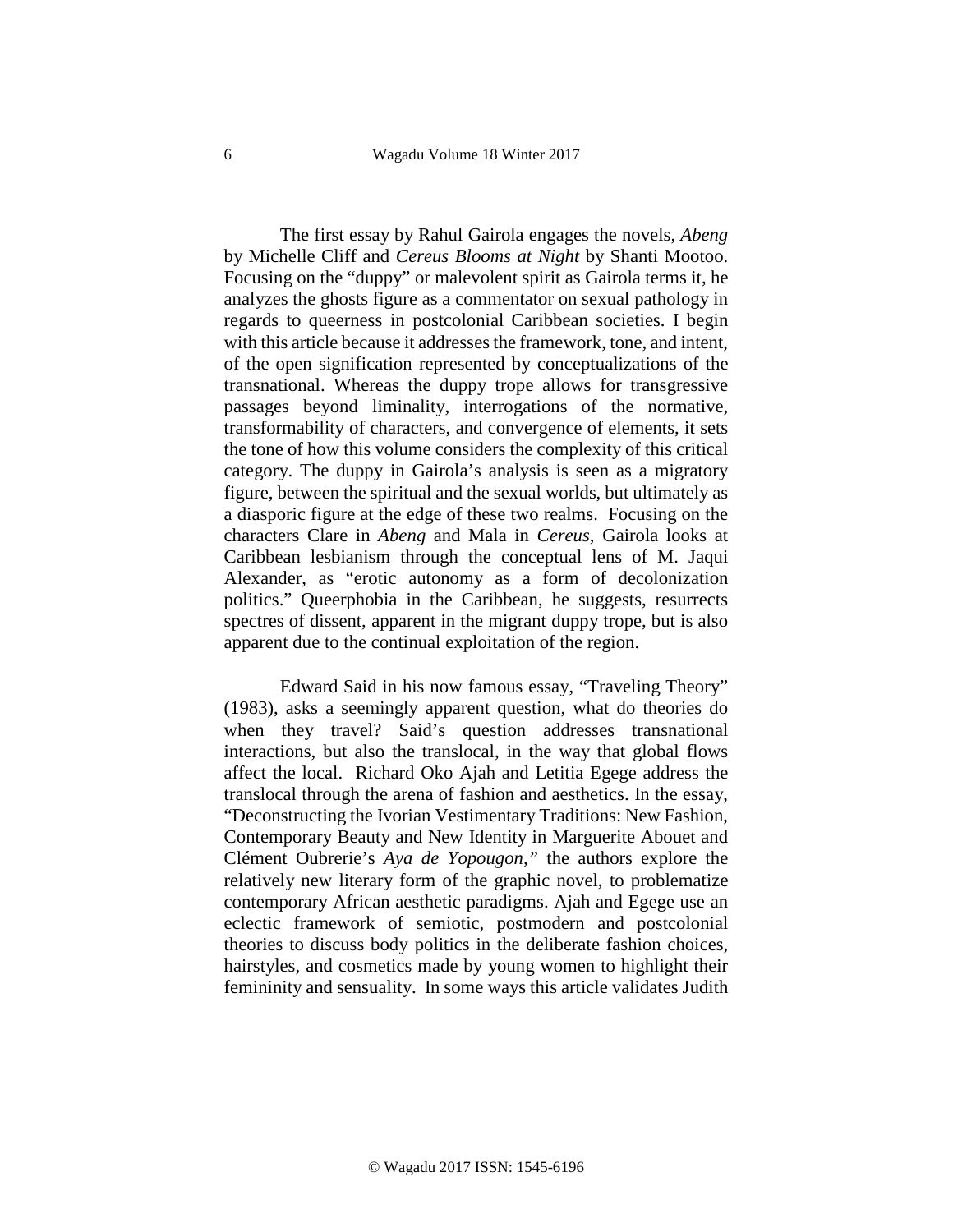Butler's (1990) claim that gender is a social construct, but not in the way that she articulates it. For Butler, gender and sex, bodily identity, do not necessarily correlate, as identity is not a set category but an actively constructed performance with the body as a staging ground. Such aesthetic choices, Ajah and Egege argue, establishes both subjectivity and group identity, in becoming a form of everyday resistance to elitist dominant cultures and cultural nationalism. The body as Susan Bordo (2004) suggests becomes a text of culture, and in this analysis a new culture influenced by the transnational flow of fashion styles makes a peripheral space, like Yopougon (the outskirts of Abidjan), a center of female agency and resistance.

Just as Ajah's and Egege's essay allows for the interrogation of a new literary form that asserts a postmodern aesthetic, Amanda Renée Rico analyzes visual and written narratives of dystopian, apocalyptic futures that are part of the science fiction/Afrofuturist genre. In the third article is this edition, "Gendered Ecologies and Black Feminist Futures in Wanuri Kahiu's *Pumzi*, and Wangechi Mutu's *The End of Eating Everything*, and Ibi Zoboi's "The Farming of Gods," Rico addresses the signification of a gendered imperative and further complicates the view of the black female body by engaging with texts which have ecological imagery. She questions and retools the Afrofuturist paradigm to cover past, present and future, and analyzes concepts of ecofeminism, to draw on its more particularistic vision of ecowomanism as a theoretical construct for/by African and Diasporic women. The black female body, Rico poses, becomes both a metaphor for ecological abuse and a conduit for the earth's redemption. Through the works examined, black female embodiment takes on almost "sheroic" signification, against its historical-material and symbolic negation, to assert a future alterity that hinges on African and Diasporic women's agency.

Felix Mutunga Ndaka article, may well retool Said's inquiry as the question that seemingly undergirds the work is, what happens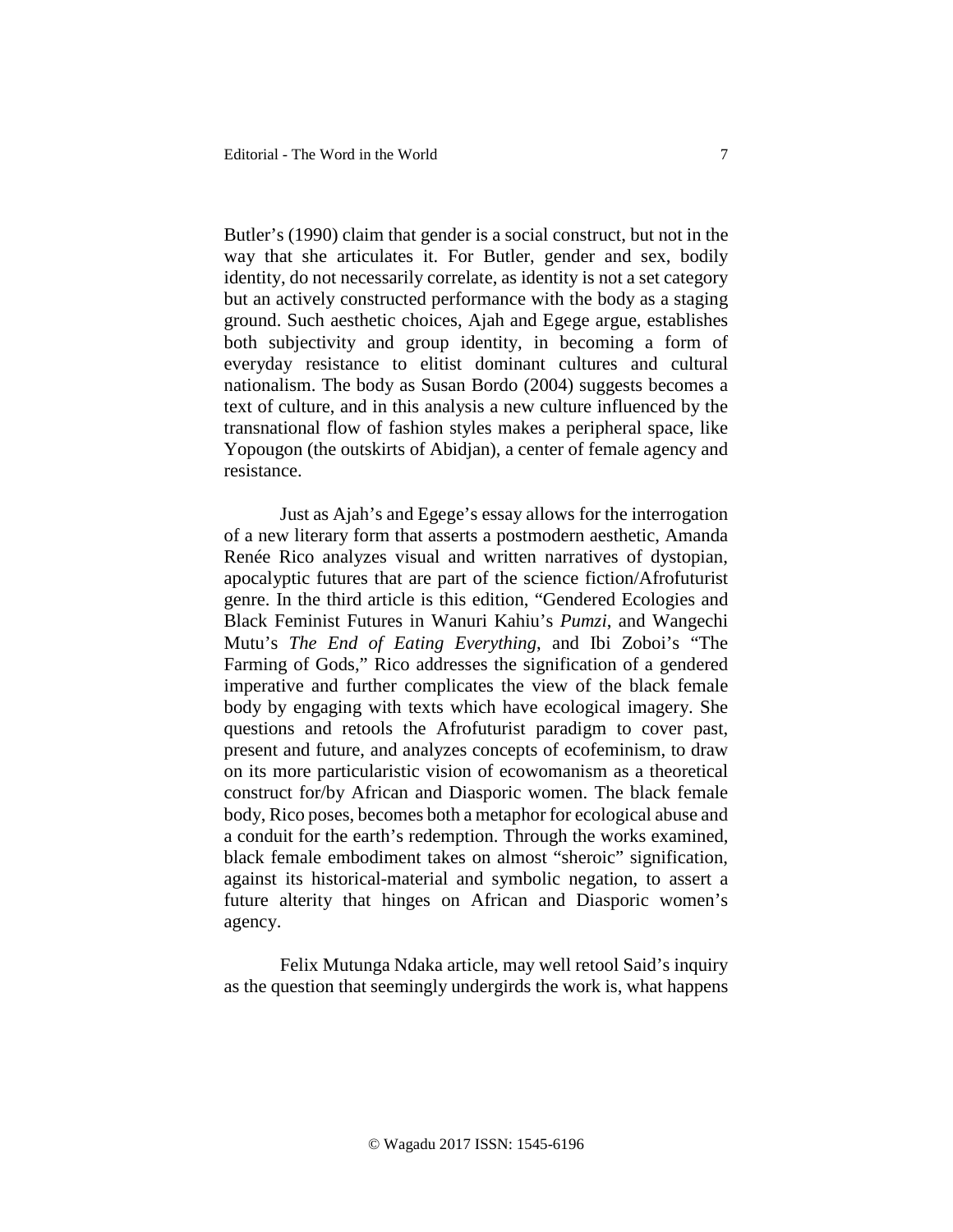to individuals culturally, socially, and politically when they travel? In "Rupturing the Genre: Un-Writing Silence in Chimamanda Ngozi Adichie's *Americanah"* Ndaka examines how female voices transform narrative strictures, and more specifically, the codes of racial and patriarchal discourse, and the confines of migrant subjectivity. Ndaka proposes that Adichie deploys a highly hybridized novel form to trouble epistemic/discursive control and closure, and interrogate the surveillance of migrant, and racial and gendered relations in the ways the characters negotiate their seeming marginality and powerlessness. The fourth article in this edition, it performs an analysis of space and place, and focuses on the hair salon as an intimate, but politicized narrative space and how female aesthetics and hair, like Ajah and Egege, is a signifier for shifting subjectivities. Then, Ndaka traces the arch of the main character's, Ifemelu's blog, as a freeing space that transcends the imposed silences of (inter) race relations and dialogues. The novel, Ndaka shows, ultimately allows for the multiplicity of subjectivity in more globally dialogic contexts.

As issues of transnational feminism are just as much grounded in the local struggles for change as in the global networks of communion with other like-minded subjects desiring or working for change, transnational feminist scholars in a collective statement against war point out how in the conjoined purview and actions of patriarchy, nationalism, violence and warfare, women's perspectives are degraded or excluded, while women suffer more from the effects of war (Bacchetta, et al., 2002, p. 304). Janice Spleth article explores how the role of women in warfare has evolved, and in effect has transformed her place in the war story. The article, "Exploring the Gendered Nature of National Violence: The Intersection of Patriarchy and Civil Conflict in Tanella Boni's *Matins de couvre-feu* (Mornings Under Curfew)," gives voice to the gendered nature of violence by focusing on the fictional narrator's perspective on war. Spelt employs feminist theories and the concept of ecofeminism, in particular, to explore such gendered perspectivism. Boni, she shows, is writing in concert within a new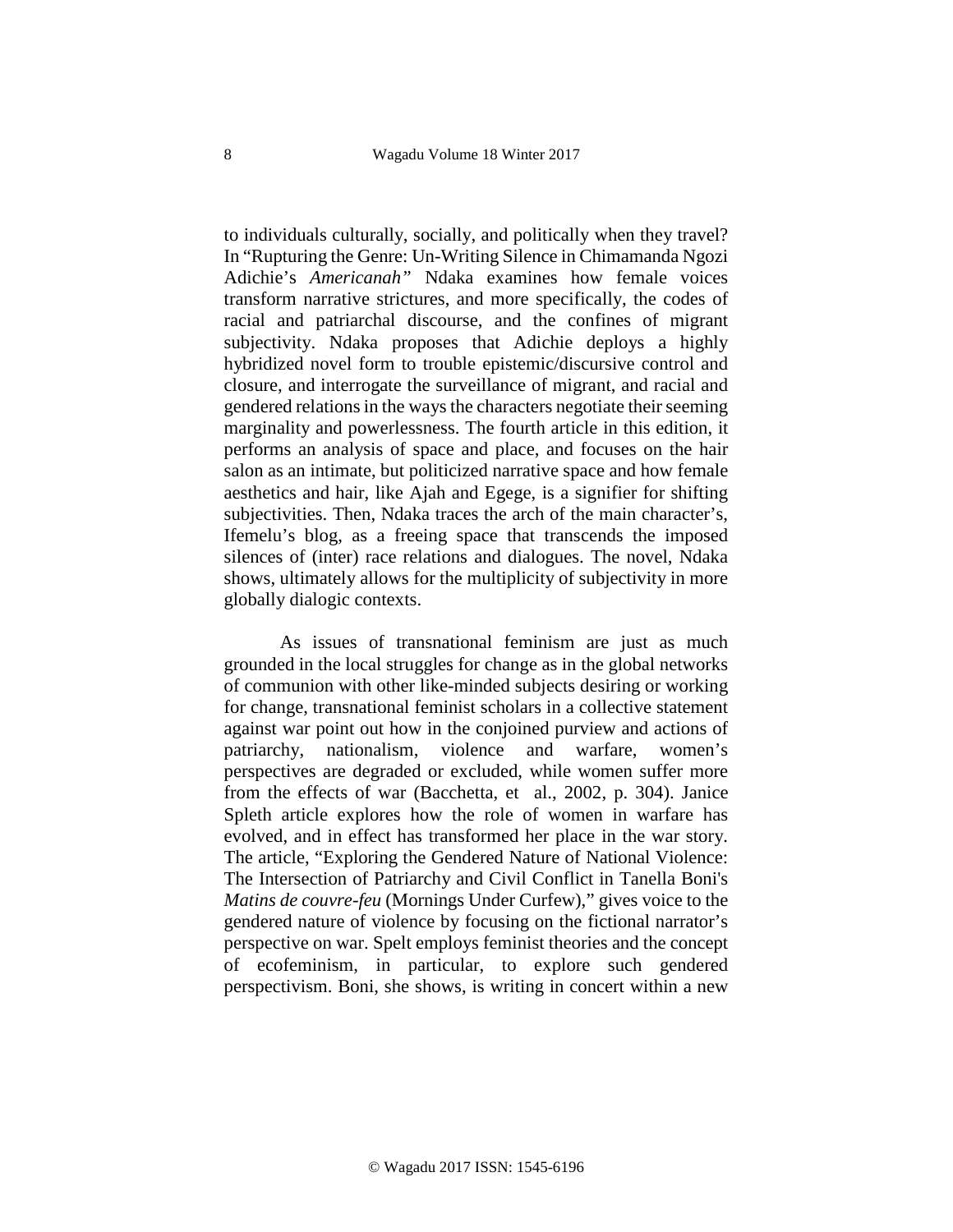trajectory of women novelists that break this masculinist, patriarchal hold as the authors and interpreters of the effects of warfare and as the harbingers of peace.

Maylei Blackwell also suggests that the transnational signals "unaligned geographies of difference" (2015, p. 7), but in attempting in this edition to give space and valence to the heterogeneity and multiperspectivism of African and Diasporic women's voices, these articles, I hope, rather highlight how these differences align. The last two essays in this issue focus on lesser known voices in the Caribbean, who perform different types of genealogical and ideological constructions to reposition the liminal black female subject in national narratives of identity. Stephanie Gomez Menzies article, "On Memory and Resistance: Motherhood, Community and Dispossession in Zora Moreno's *Coquí corihundo vira el mundo"*  (1981) analyzes narratives that deconstruct Puerto Ricanness. Examining song lyrics and the play, *Coquí corihundo vira el mundo*, Menzies addresses how traumatic memory becomes encoded through the stories of an Afro-Puerto Rican woman's resistance of power. The play in fictionalizing a true story of black female agency, Menzies suggests, dismantles the accepted narrative of identity represented in the patriarchal myth of the *gran familia puertorriqueña,* which leaves Afro-Puerto Ricans out of the national dialogue. Menzies specifically engages with theories on the translocal, but also indirectly takes on a key issue in transnational discourse - that the nation is a contested site and always has to be in question - in suggesting that such stories reshape community ethos and write Afro-Puerto Ricans (women) into the national narrative.

Writing into and reshaping the canon of Curaçaoan-Dutch Caribbean women's literature is exactly what Florencia Cornet accomplishes in her article, "Dutch Caribbean Women's Literary Thought: Activism through Linguistic and Cosmopolitan Multiplicity." Cornet historicizes the works of  $20<sup>th</sup>$  and  $21<sup>st</sup>$  century Curaçaoan women writers, to provide an indexical framework from which to examine their creative and actual, cultural and political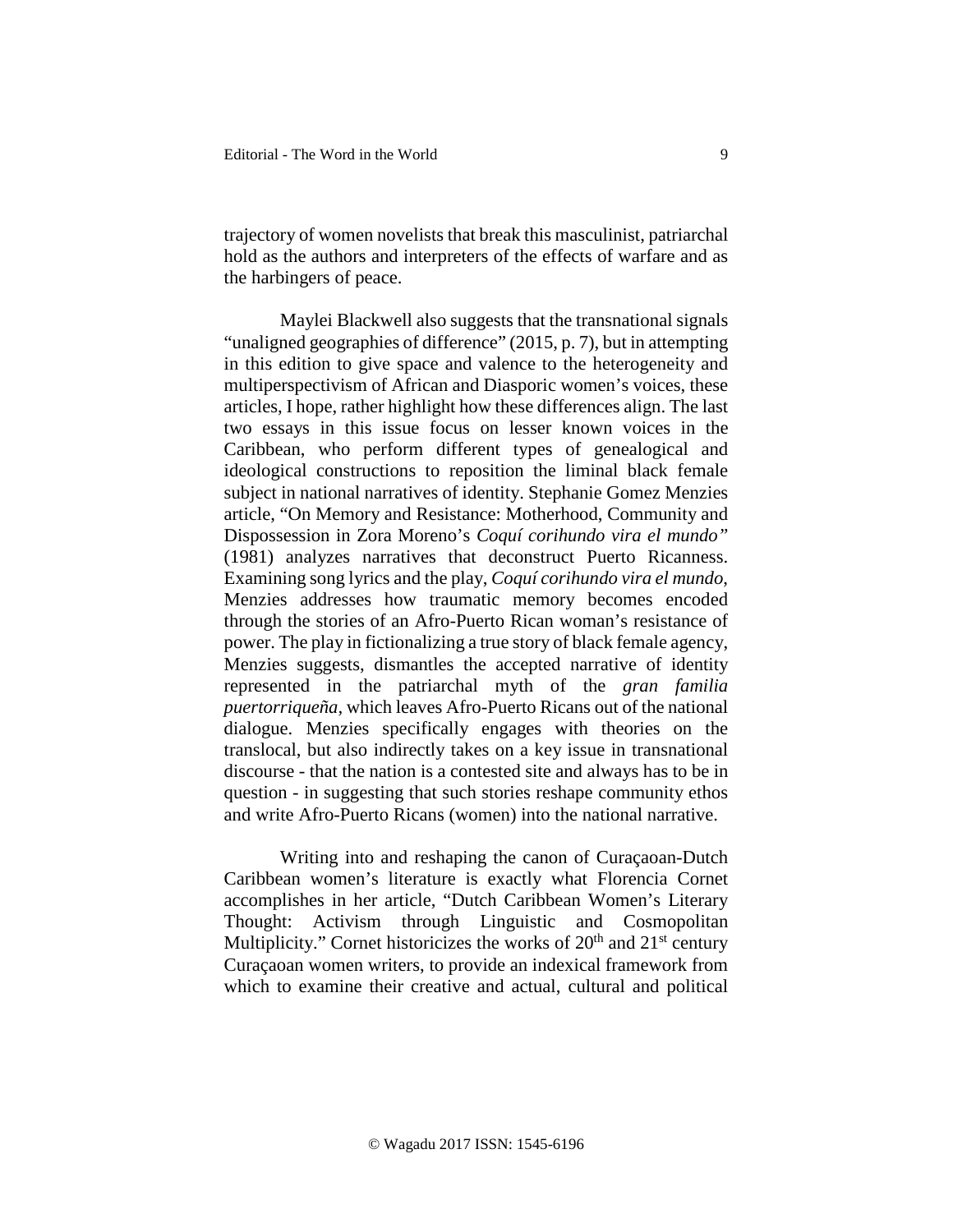agency and activism. She reads novelists and poets such as Nydia Ecury, Sonia Garmers, Diana Lebacs; and the more contemporary works by Myra Römer, Loeki Morales, Aliefka Bijlsma, and Mishenu Osepa-Cicilia, within, as she terms it, "the empowering physical and psychological possibilities that come with crossnational travel, immigration, cosmopolitanism, and linguistic multiplicity." This work is so apt for the last article, as it seeks to accomplish for Curaçaoan-Dutch Caribbean women's literature the same as the underlying context for this edition: to add to the canon of African / Diasporic women's creativity, to generate critical engagement and interlocutions on the expansive possibilities in placing and viewing such works in a transnational context, and to offer interpretations of such works that scribes their relationality.

## **Conclusion**

We are in the world of Trumpism, of bombastic, white male, hypermasculine, warmongering, of Brexit, xenophobic ideations, and economic and international withdrawal, which Gairola so ably notes at the beginning of his article. However, we are also in the world of massive push back from parochializing discourses that limit our collective horizons; African and Diasporic women have always been at the forefront of such push back. This dichotomization may very well reflect our understandings that power is not simply a top down phenomenon, but as suggested by Villaverde (2010) a course of influence, of push and pull, against and towards each other. In collectively recognizing that a center of self and positionality cannot hold, but also that the "other," as self cannot exist, that different struggles no longer have to be homogenized and packaged for western consumption, and even if western conceptualization continues in its limited modalities, ours does not and cannot. We must also recognize that transnationalism as theory and praxis cannot stand alone and must have a modifier. Be it African and Diasporic women as in this body of work, or feminism, or postmodernism, or another category, such modifiers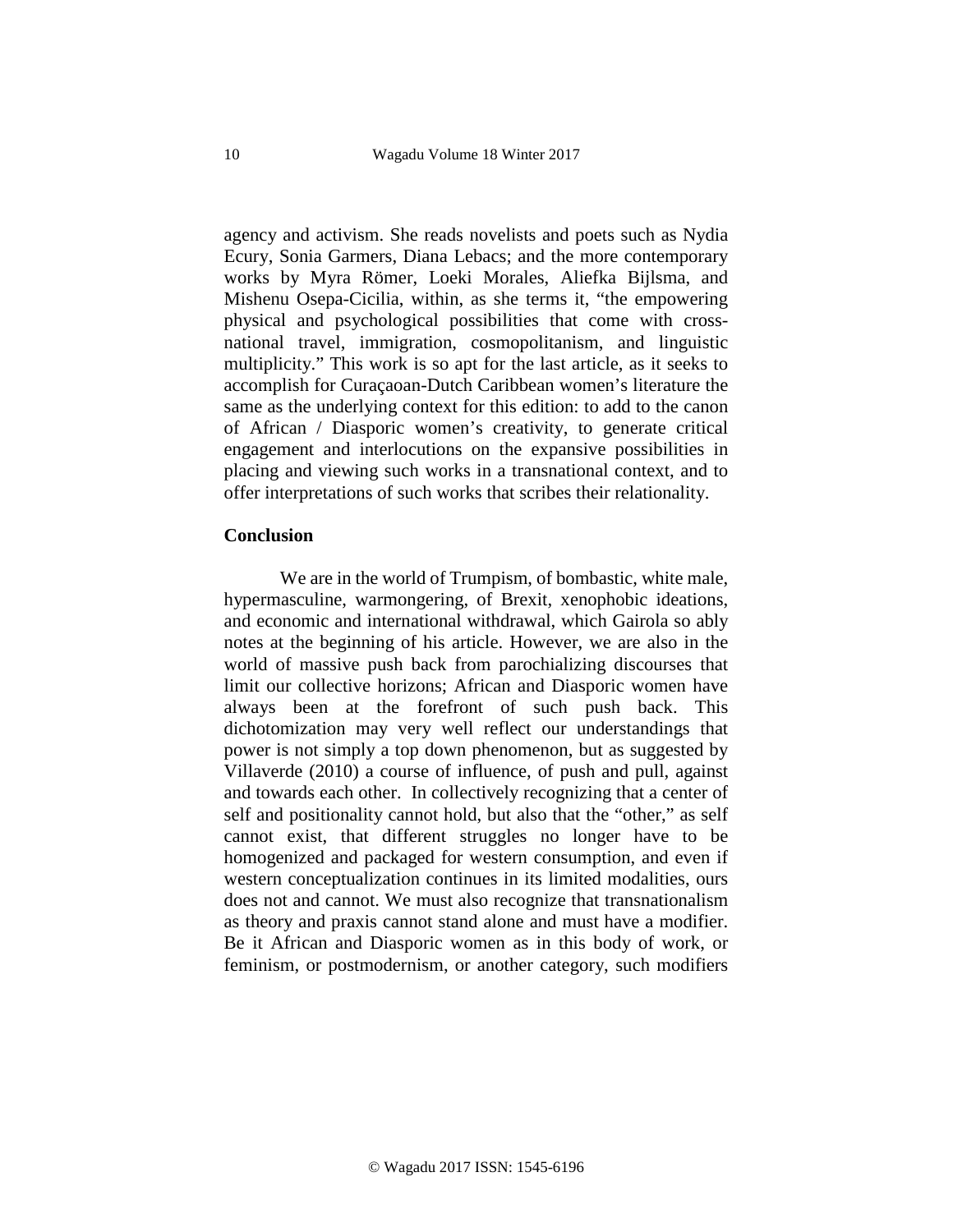must be chosen by the subject. This allows for the empowering variance and multiplicity that this framework brings.

In acknowledging our differences and similarities, and the openness of the subject and her society to such interactivity, to alternate shared relations, to understandings of the struggles of others, to finding commonality and solidarity in different communal modes, and to organizing across disciplinary and geographical borders, such openness effects the transformation from below. The works explored in this edition are from the diffused perspectivism that comprises the transnational world in which these creators and their works travel. The scholars explore an iconoclastic range of work by writers and artists who centralize their momentum in the struggles against power in its many manifestations. As subjects of their own discourse and gatherers of their agency, in fact and fiction, the artists and their characters analyzed in this volume, point the way forward for how multiperspectivism leads to avenues of selective mutuality and influence to generate transformative creative work, scholarship, and practices.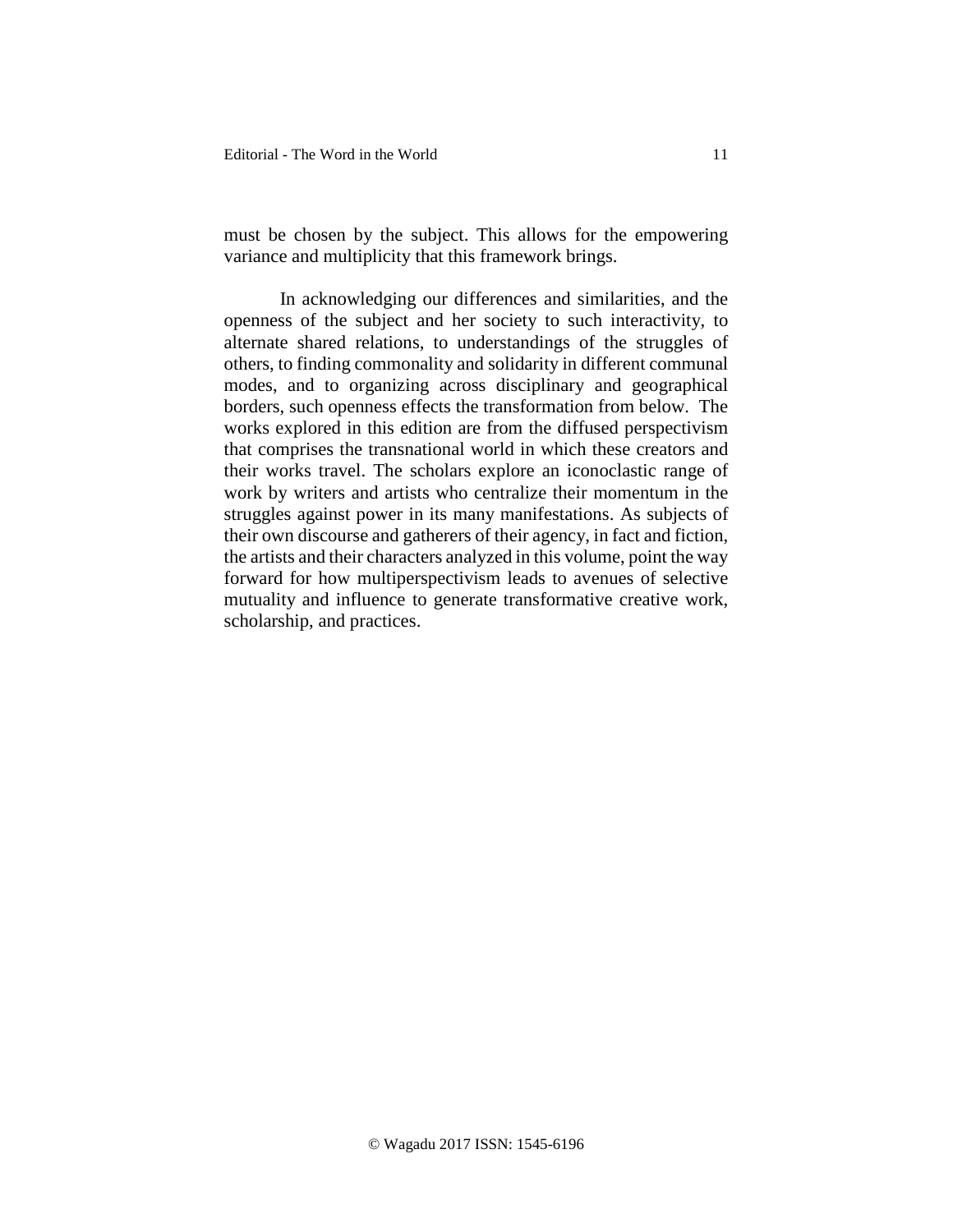## **References:**

Bacchetta, P., Campt. T., Grewal, I., Kaplan, C., Moallem, M., & Terry, J. (2002). Transnational feminist practices against war. *Meridians*, 2(2), 302-308. Retrieved from http://www.jstor.org/stable/40338534

Blackwell, M., Briggs, L., & Chiu, M. (2015). Transnational feminisms roundtable. *Frontiers: A Journal of Women Studies,* 36(3), 1-24. Retrieved from http://www.jstor.org/stable/10.5250fronjwomestud.36.3.01

- Bordo, S. (2004). *Unbearable weight: Feminism, western culture, and the body*. Oakland: University of California Press.
- Briggs, L., McCormick, G., & Way, J.T. (2008). Transnationalism: A category of analysis. *American Quarterly,* 60(3), 625-648. Retrieved from http://www.jstor.org/stable/40068518
- Butler, J. (1990). *Gender Trouble: Feminism and the subversion of identity*. New York and London: Routledge.
- Crenshaw, K. (1991). Mapping the margins: Intersectionality, identity politics, and violence against women of color. *Stanford Law Review*, 43(6), 1241-1299.
- Davies, C. B. (1994). *Black woman, writing and identity: Migrations of the subject*. New York: Routledge.
- Davies, C. B. and Omolara Ogundipe-Leslie. (1995). *Moving the boundaries: International dimensions of back women's writing* (Vol. 1). New York: New York University Press.
- Davies, C. B. and Ogundipe-Leslie, O. (Eds.). (1995). *Moving the boundaries: Black women's diasporas* (Vol. 2). New York: New York University Press.
- Fernandes, Leela. (2013). *Transnational feminism in the united states: Knowledge, ethics, power.* New York: NYU Press. Retrieved from http:/[/www.jstor.org/stable/j.ctt9qfr45](http://www.jstor.org/stable/j.ctt9qfr45)
- Hill Collins, P. (1990*). Black feminist thought: Knowledge, consciousness, and the politics of empowerment*. New York/London: Routledge.